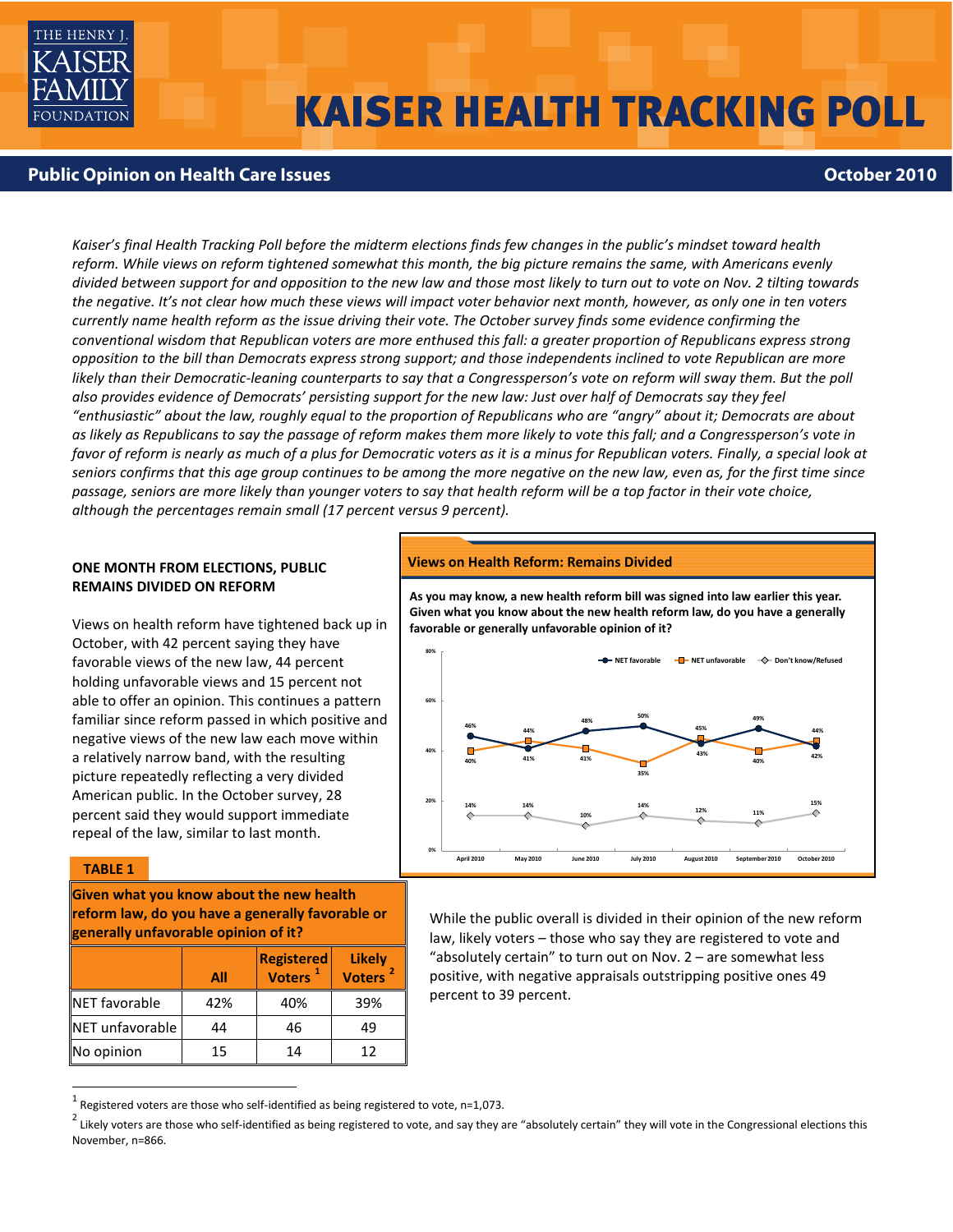Underlying this is a long-running consistency in public opinion on health reform: the extreme partisan nature of Americans' views. A month from the midterm elections, Democrats remain overwhelmingly in favor of the new law, as they have been since passage in March, with about seven in ten holding positive views. Republicans, however, are even more likely to be opposed: almost eight in ten oppose the law, including a majority (60 percent) who say they have "very unfavorable" views of reform (nearly twice the number of Democrats who feel extremely positive about the law). Independents as a group currently tilt against the law, 49 percent unfavorable compared to 34 percent favorable, with 18 percent undecided. The proportion of independents with favorable views of the law has dropped since the summer, when it had hit a high of 49 percent.

Meanwhile, since last November, the proportion of Americans who believe their own family will benefit in some way from reform has hovered at about one in three.

In terms of Americans' emotional reaction to reform, disappointment and confusion were the most commonly expressed emotions in October, each named by nearly half. Though confusion ticked up last month in a possible response to the higher volume of campaign season, we did not see a continuing increase this month, and in fact the proportion who reported feeling confused about health reform dipped slightly from 53 percent in September to 47 percent now. Next on the list is a positive emotion: 41 percent say they

#### **TABLE 2**

**Percent who say that each of the following describes their feelings about the health reform law:**

| Disappointed | 48% |
|--------------|-----|
| Confused     | 47  |
| Pleased      | 41  |
| Enthusiastic | 30  |
| Angry        | 28  |

#### **Support for Health Reform by Party ID, Over Time**

**Percent who say they have a favorable opinion of the new health reform law:**



#### **Americans Remain Divided as to Personal Impact**

**Do you think you and your family will be better off or worse off under the new health reform law, or don't you think it will make much difference?**



feel pleased about reform. About three in ten say they feel enthusiastic, a roughly equivalent proportion to the 28 percent of the public who say they feel angry, with both numbers fairly stable over the past few months. Among those who say they are angry, the large majority (75 percent) say that it is the general direction of Washington, with health reform as one example, that is spurring their anger, rather than it being directed at the new law in particular (21 percent).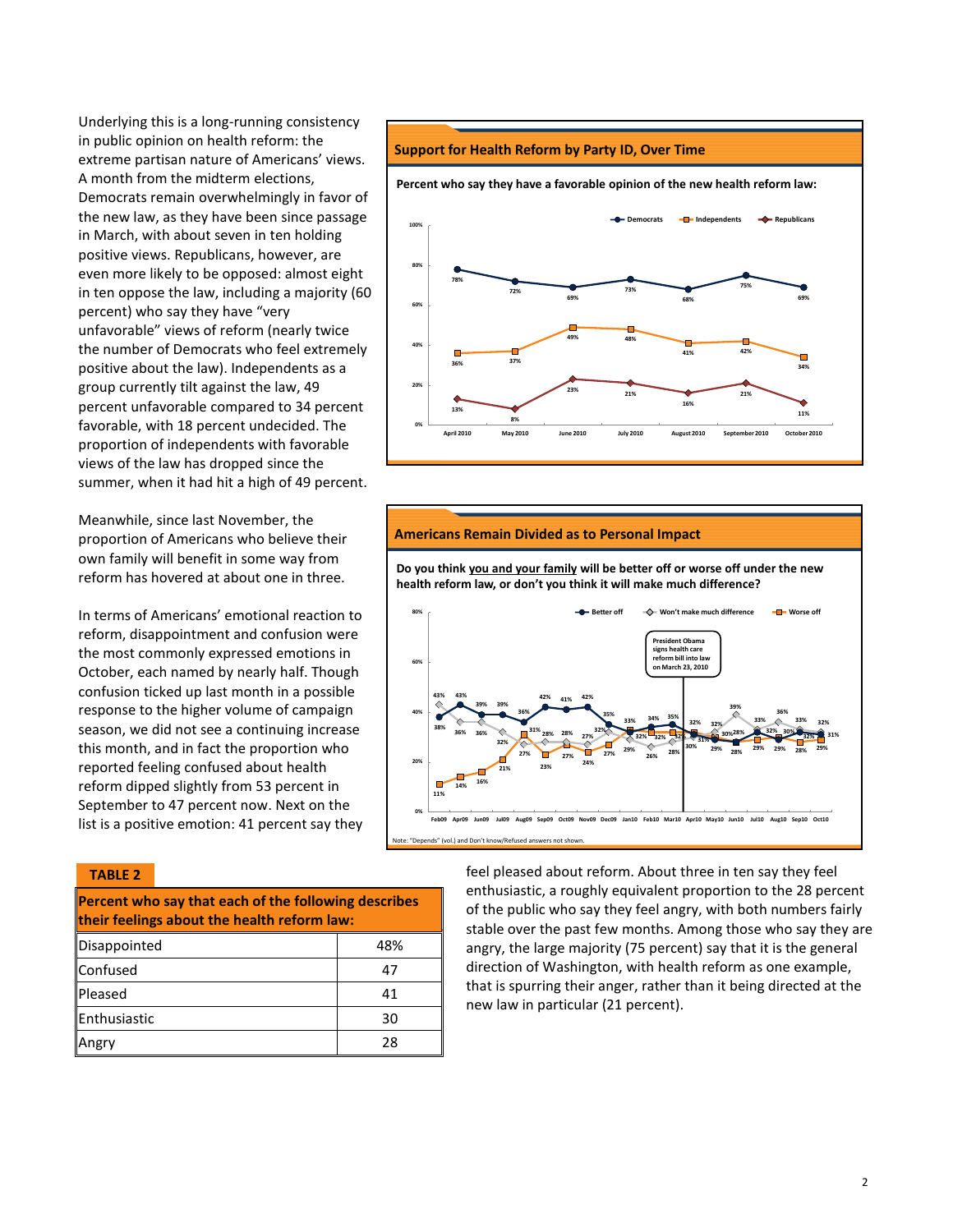Asked to elaborate on their positive or negative views of reform, those in favor of the law talked mainly about increasing Americans' ability to get health care and health insurance. Those with unfavorable views topped their list with concern about the costs of the new law, the process by which it was passed, and the role of the government. A sampling of their responses are below:

| <b>TABLE 3</b>        |                                                                                                                                                                                                                                                                                                     |                                                                                                                                                                                                                                                                                                                              |
|-----------------------|-----------------------------------------------------------------------------------------------------------------------------------------------------------------------------------------------------------------------------------------------------------------------------------------------------|------------------------------------------------------------------------------------------------------------------------------------------------------------------------------------------------------------------------------------------------------------------------------------------------------------------------------|
|                       | Why do you have a FAVORABLE view of reform?                                                                                                                                                                                                                                                         | Why do you have an UNFAVORABLE view of reform?                                                                                                                                                                                                                                                                               |
| right to be covered." | "Has to begin somewhere, doesn't have to have<br>everything in it, over time will add more; gets the kids<br>covered, companies cannot turn you away if you're ill, it's<br>a good start. [It was] hard enough to get this one passed.<br>[It's] detrimental to not have everyone covered we have a | "Because the health care reform [law] is like 2,785 pages<br>long and there could not be any possible way that all of<br>Congress, legislature, and government could have read it<br>all the way through. There is no way of knowing<br>everything about it and the public is totally clueless as to<br>exactly what it is." |
| conditions."          | "I think it is about time they do something about people<br>maxing out their insurance caps and their pre-existing                                                                                                                                                                                  | "I do not think it is equitable and I think it will cost too<br>much and it will contribute to the deficit. It is a movement<br>towards socialistic medicine."                                                                                                                                                               |
| ripping us off."      | "Because I think the insurance companies have been                                                                                                                                                                                                                                                  | "I want a single payer plan. I want the government to<br>fund health care for everyone in the U.S."                                                                                                                                                                                                                          |
| insurance."           | "It covers college students [such] as myself to finish their<br>education and not have to burden themselves with<br>insurance premiums. It allows me to stay on my parents'                                                                                                                         | "It's almost impossible for anyone to understand it<br>because it's so long and involves too many things that<br>don't involve health care."                                                                                                                                                                                 |
|                       | "Good for everyone in the country; it covers more people,<br>it covers children, it's fair, it's the right thing to do."                                                                                                                                                                            | "I just don't think it's fair to force insurance on people. If<br>we could afford it I think everyone would have it."                                                                                                                                                                                                        |
|                       | "Because it helps the average person more than any<br>health bill has in years."                                                                                                                                                                                                                    | "Since it went into effect it doubled my health insurance<br>and I had to cancel it. Now I have no health insurance."                                                                                                                                                                                                        |
|                       | "I think everyone in this country has a right to health<br>insurance without going bankrupt."                                                                                                                                                                                                       | "It was put together behind closed doors. The<br>government is doing too much money spending."                                                                                                                                                                                                                               |
|                       | "It will benefit the average hard working American who<br>can't afford health care."                                                                                                                                                                                                                | "I think it is unfair to the middle class."                                                                                                                                                                                                                                                                                  |
|                       | "What we had before was not working."                                                                                                                                                                                                                                                               | "I don't think it will benefit the American people."                                                                                                                                                                                                                                                                         |
| pay for it."          | "I am a nurse and I work with people that are poor - no<br>one is doing anything to help and we need a system that<br>meets the needs of all people, not just the ones who can                                                                                                                      | "I am on Medicare - sick and tired of seeing others be<br>given anything. I want to be able pick a doctor of [my]<br>choice."                                                                                                                                                                                                |
|                       | "I was laid off about nine months ago and with the new<br>health reform law it took care of me."                                                                                                                                                                                                    | "It is a government takeover - they have exchanged<br>health care for all with health care being rationed out."                                                                                                                                                                                                              |
| me."                  | "As a senior citizen it gets rid of the donut hole, it helps                                                                                                                                                                                                                                        | "I provide for my family's health care and so should every<br>other American.'                                                                                                                                                                                                                                               |
|                       | "Our old system is bankrupting our nation."                                                                                                                                                                                                                                                         | "It costs too much and we can't afford it."                                                                                                                                                                                                                                                                                  |
|                       | "We need some kind of health law. Health insurance is so<br>high you can't afford it, it's so expensive that for me and<br>my wife alone it's over 466 a month."                                                                                                                                    | "I'm unfavorable because you can't pick your own doctors<br>and hospitals; the state will have too much to say about<br>one's medical health."                                                                                                                                                                               |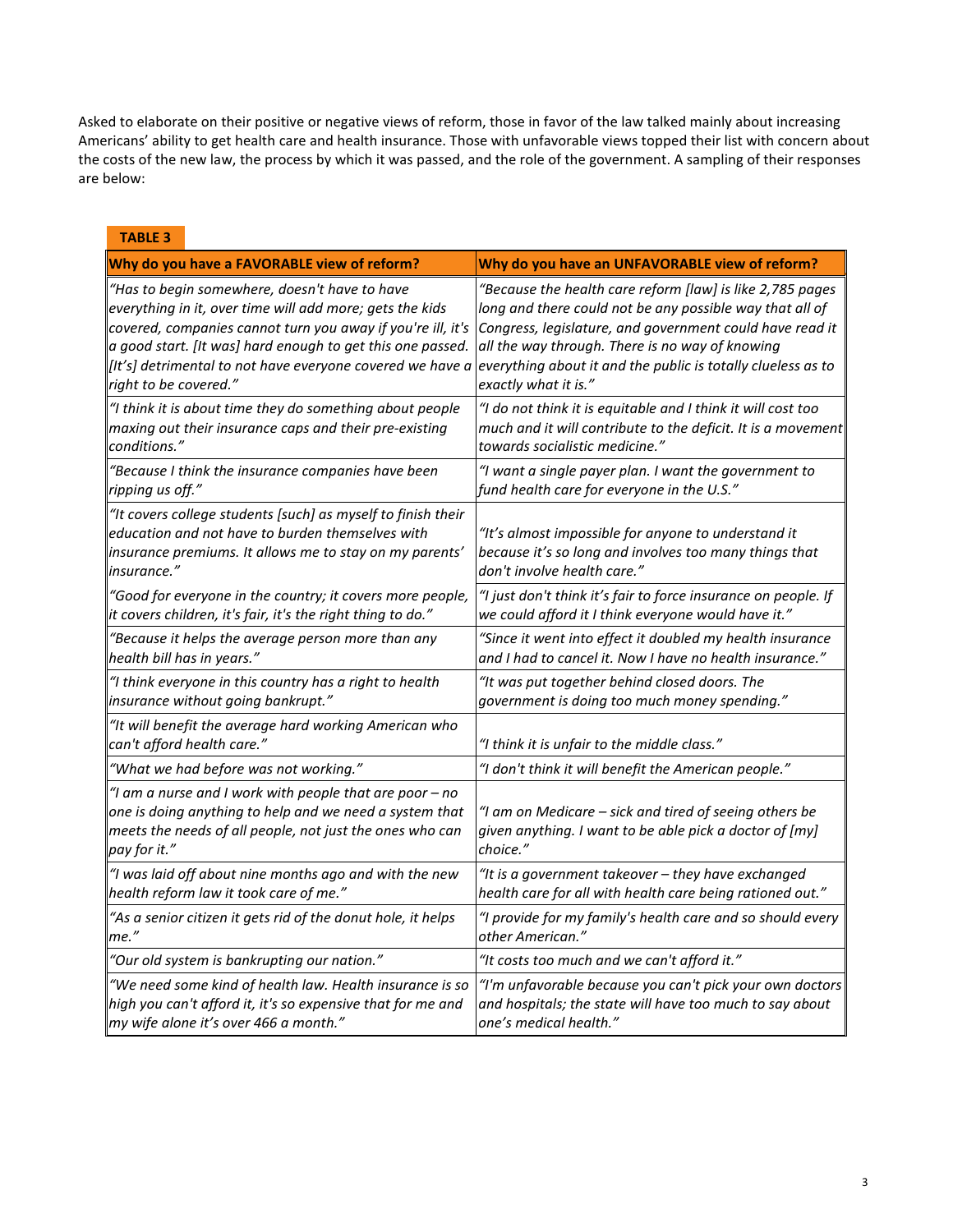## **WILL HEALTH CARE PLAY A ROLE IN VOTERS' DECISIONS AT THE BALLOT BOX?**

Whatever Americans' views on health reform, will the new law be in the forefront of voters' minds when they head into the ballot box in November? Not for most people. If you ask voters to name the top issue in their vote, it's the economy that continues to top the list, named by just over a third (35 percent) as the most important issue in their vote for Congress. Behind that are dissatisfaction with government, named by 10 percent, and then health care reform, also named by 10 percent.

The broad outlines of this priority list are fairly similar across Democrats, Republicans and Independents, though the latter two groups are more likely to mention their dissatisfaction with government and somewhat less likely to mention the economy. While health care ranks slightly differently across the three groups, it is named by an equivalently sized proportion among each (about one in ten).

| <b>TABLE 4</b>                            |                   |                          |      |      |       |
|-------------------------------------------|-------------------|--------------------------|------|------|-------|
|                                           | <b>All Likely</b> | <b>Registered Voters</b> |      |      |       |
| <b>Most important issue to their vote</b> | <b>Voters</b>     | All                      | Dem. | Ind. | Rep.  |
| The economy and jobs                      | 33%               | 35%                      | 41%  | 34%  | 29%   |
| Dissatisfaction with government           | 12                | 10                       | 3    | 12   | 18    |
| Health care reform                        | 11                | 10                       | 10   | 9    | 10    |
| The war in Afghanistan                    | 9                 | 8                        | 9    | 8    | 9     |
| The budget deficit                        | 7                 | 6                        | 3    | 8    | 8     |
| Taxes                                     | 6                 | 5                        | 6    | 6    | 4     |
| Immigration                               | 3                 | 4                        | 3    | 3    | 5     |
| Energy policy                             | 2                 | 2                        | 3    | 2    | $<$ 1 |

It's worth keeping in mind, too, that voters are twice as likely to say that the direction of the nation as a whole is more important to their vote than any specific national issue (35 percent compared to 16 percent), with substantial groups also saying they prioritize things other than national issues, such as 21 percent who will be voting on state or local matters, and another 23 percent who focus more on specifics about the particular candidates.

## **REPUBLICANS, DEMOCRATS, HEALTH REFORM AND THE ELECTION**

One of the themes of this election is the 'enthusiasm gap' between Republican and Democratic voters, with surveys and anecdotal evidence suggesting that the former group is more motivated to vote this year. The October tracking survey finds some evidence that the intensity of Republicans' negative associations with health reform may outstrip Democrats' positive associations, but also finds evidence that the new reform law is in some ways equally motivating for the Democratic base that backed it from its inception.

Starting with the biggest picture – views of the law in the abstract, divorced from electoral consequences – it's clear that, as discussed above, intensity of opinion on the new law itself is on the side of Republicans, with substantially more Republicans expressing strong opposition than Democrats expressing strong support. But other measures in the survey provide a different perspective. For example, looking at strong emotions associated with reform, we find that a roughly equivalent proportion of Democrats as Republicans feel intensely about the law. Just over half (53 percent) of Democrats say they feel "enthusiastic" about health reform, compared to 58 percent of Republicans who feel "angry". (Worth noting: while both groups are smaller among independents, the angry outnumber the enthusiastic two to one, 33 percent to 17 percent.)

| <b>TABLE 5</b> |                          |      |      |  |
|----------------|--------------------------|------|------|--|
|                | <b>Registered Voters</b> |      |      |  |
|                | Dem.                     | Ind. | Rep. |  |
| Pleased        | 67%                      | 27%  | 10%  |  |
| Enthusiastic   | 53                       | 17   | q    |  |
| Confused       | 40                       | 49   | 51   |  |
| Angry          | q                        | 33   | 58   |  |
| Disappointed   | 24                       | 55   | 80   |  |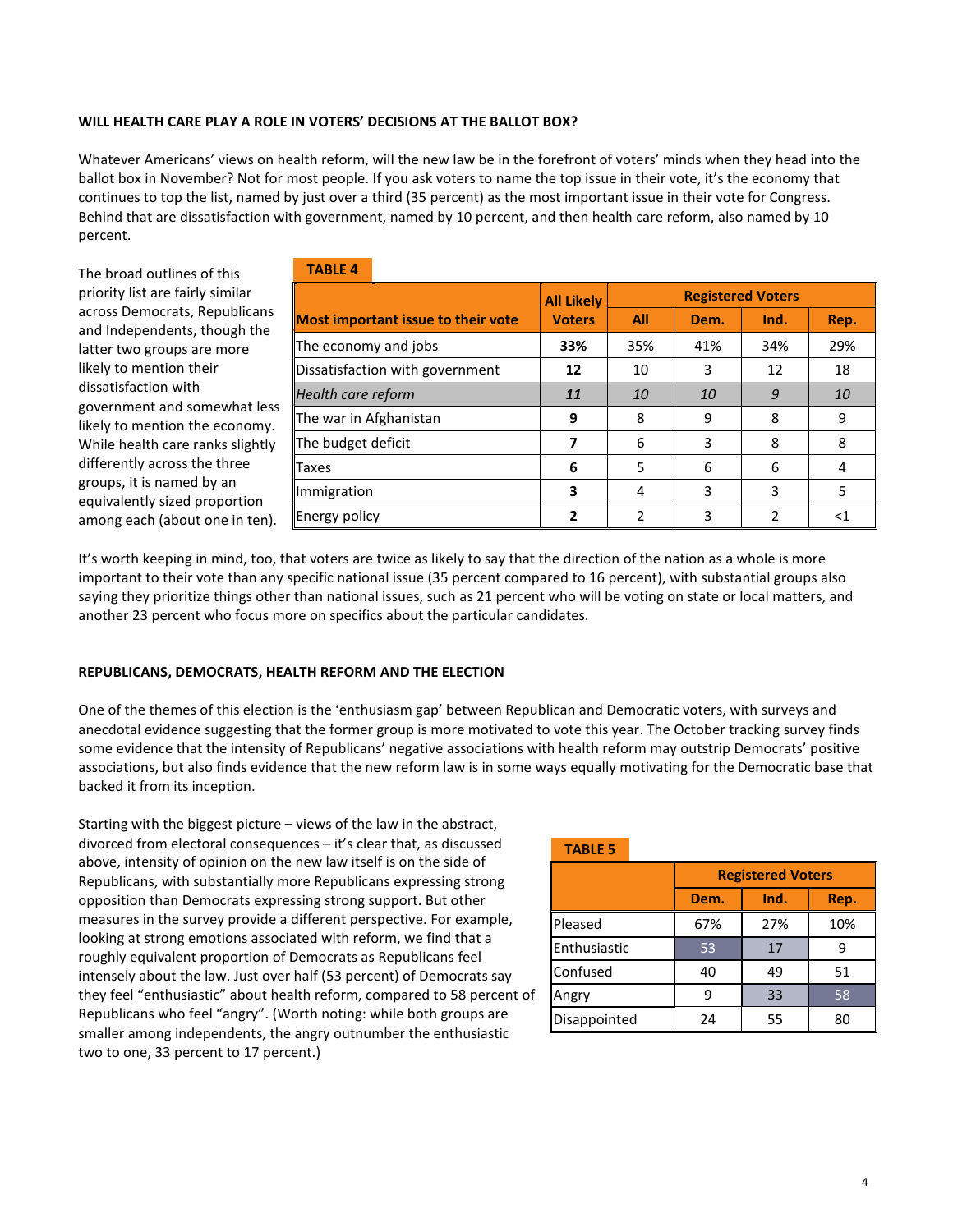When it comes to voters' reactions to a candidate who voted 'yes' on health reform, we find an advantage for opponents of the law, but not a large advantage. Overall, six in ten Republicans say a 'yes vote' makes them less likely to back a candidate for Congress, but nearly as many Democrats (52 percent) say it makes them more supportive. To the extent that there are differences between the two camps, it is more pronounced when it comes to those voters who call themselves independents but also confirm that they tend to vote with one party or the other. Specifically, there is more of an enthusiasm disparity between those independents who lean toward the Republicans (65 percent say they would be more likely to oppose) and those who lean toward Democrats (44 percent of whom would be more likely to support).

| <b>TABLE 6</b>                                                                    |                 |                          |              |                            |                   |
|-----------------------------------------------------------------------------------|-----------------|--------------------------|--------------|----------------------------|-------------------|
| Say a candidate for Congress voted FOR the health reform law. Would that make you |                 |                          |              |                            |                   |
|                                                                                   |                 | Independent              |              |                            |                   |
| <b>Among Registered Voters</b>                                                    | <b>Democrat</b> | Leans<br><b>Democrat</b> | Doesn't lean | Leans<br><b>Republican</b> | <b>Republican</b> |
| <b>More supportive</b>                                                            | 52%             | 44%                      | 10%          | 4%                         | 9%                |
| Much more likely to support                                                       | 33              | 21                       |              | $<$ 1                      | 6                 |
| Somewhat more likely to support                                                   | 19              | 23                       | 5            |                            |                   |
| <b>More opposed</b>                                                               | 6%              | 9%                       | 24%          | 65%                        | 59%               |
| Somewhat more likely to oppose                                                    | 3               |                          | 10           | 16                         | 14                |
| Much more likely to oppose                                                        | 3               |                          | 14           | 49                         | 45                |
| Wouldn't make much difference in your vote                                        | 39%             | 45%                      | 64%          | 30%                        | 26%               |

As much as measuring voting intentions, it is figuring out who will actually turn out to vote that is the key to understanding election outcomes. The question then is whether health reform seems to be driving people to the polls, and if so, is it more likely to be driving the law's opponents or proponents. In the October poll, about a third of registered voters (32 percent) say the passage of health reform makes them more likely to turn out than they otherwise would have been, while nearly two thirds (63 percent) say it doesn't affect their plans for voting, both figures similar to last month. Breaking this down by party identification, however, there's somewhat of a change in pattern from September: whereas last month Republicans were somewhat more likely to report being motivated to turn out by health reform, this month Republicans and Democrats are roughly even in reporting that they are more likely to go to the polls because of the new law.

## **A Third of Voters Report Being Motivated to Polls by Health Reform**

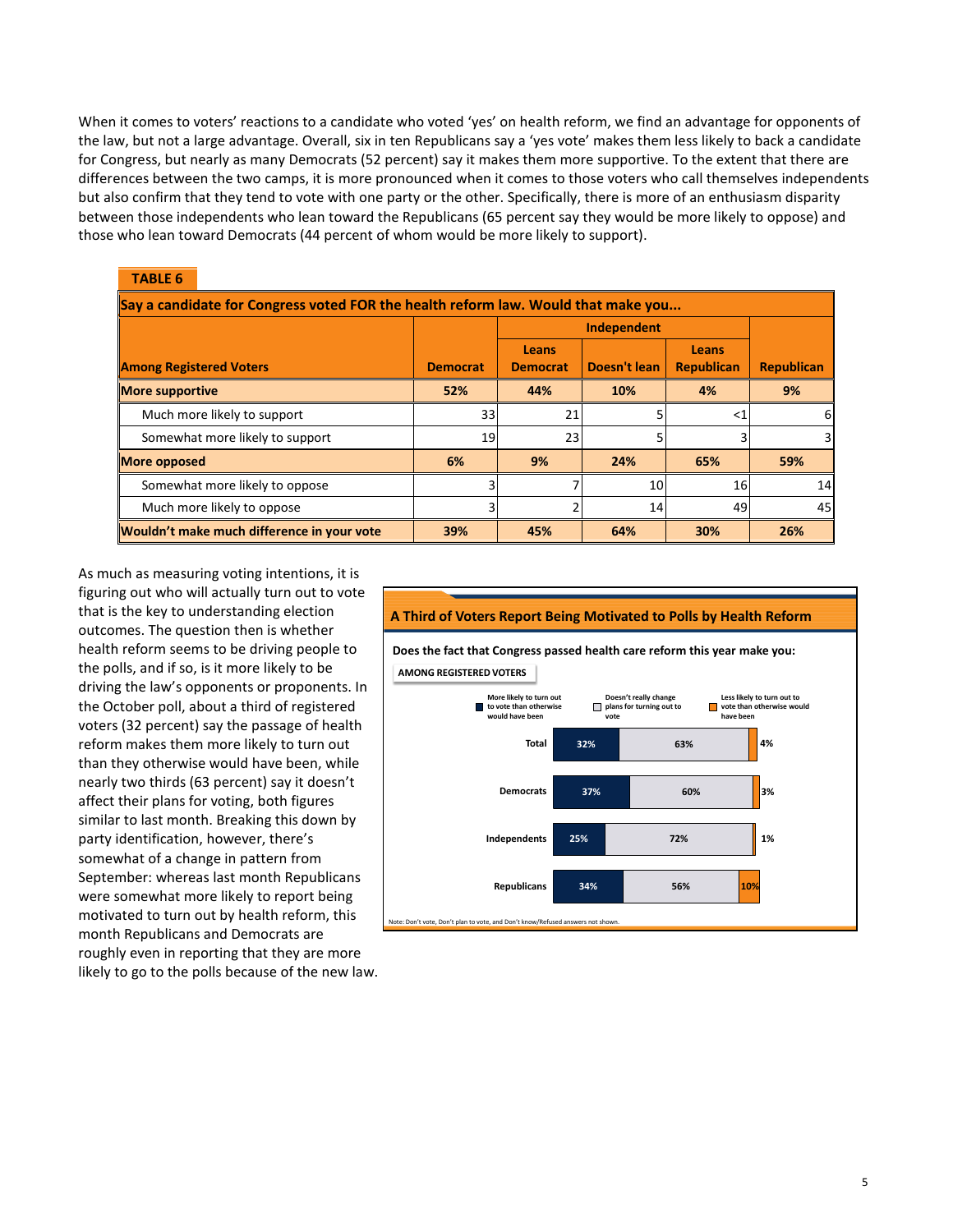## **EVALUATING THE CAMPAIGNS**

Most voters seem somewhat dissatisfied with the amount of attention candidates are paying to various top issues, with roughly six in ten saying their local candidates haven't paid enough attention to the economy and jobs or the budget deficit, and closer to five in ten saying their candidates haven't talked enough about immigration, the war in Afghanistan, energy policy or taxes. Interestingly, of the seven issues considered, the most mixed views are on health reform, where a relatively low 43 percent say they want to hear more, and a relatively high 21 percent say they've heard too much.





If there's one thing Americans have in common when evaluating the continuing partisan, campaign debates on the merits of the health reform law, it is their cynicism about the candidates' motivation. Overall, nearly two thirds of the public (64 percent) say that the partisan debates over health reform stem more from "both sides …trying to use the issue for their own political advantage", compared to 29 percent who say that Republicans and Democrats are divided because they "fundamentally disagree about the right policy for the country." Even a narrow majority of Republicans (52 percent) see the debate as based on political calculations.

## **A LOOK AT SENIORS**

Unlike the public overall, among seniors negative views of health reform have outstripped positive ones since passage, with opinion holding relatively steady over the course of the fall campaigns. Currently, about a third (32 percent) of seniors hold favorable views, half (52 percent) unfavorable views, and a sixth (16 percent) have no opinion. These proportions are quite similar among those seniors most likely to vote (34 percent favorable, 53 percent unfavorable). Not surprisingly, given their opposition to the health reform law compared to the non-elderly, seniors are also somewhat more likely to feel disappointed (58 percent, versus 45 percent of younger voters) and even angry (36 percent versus 27 percent) about the new health reform law.